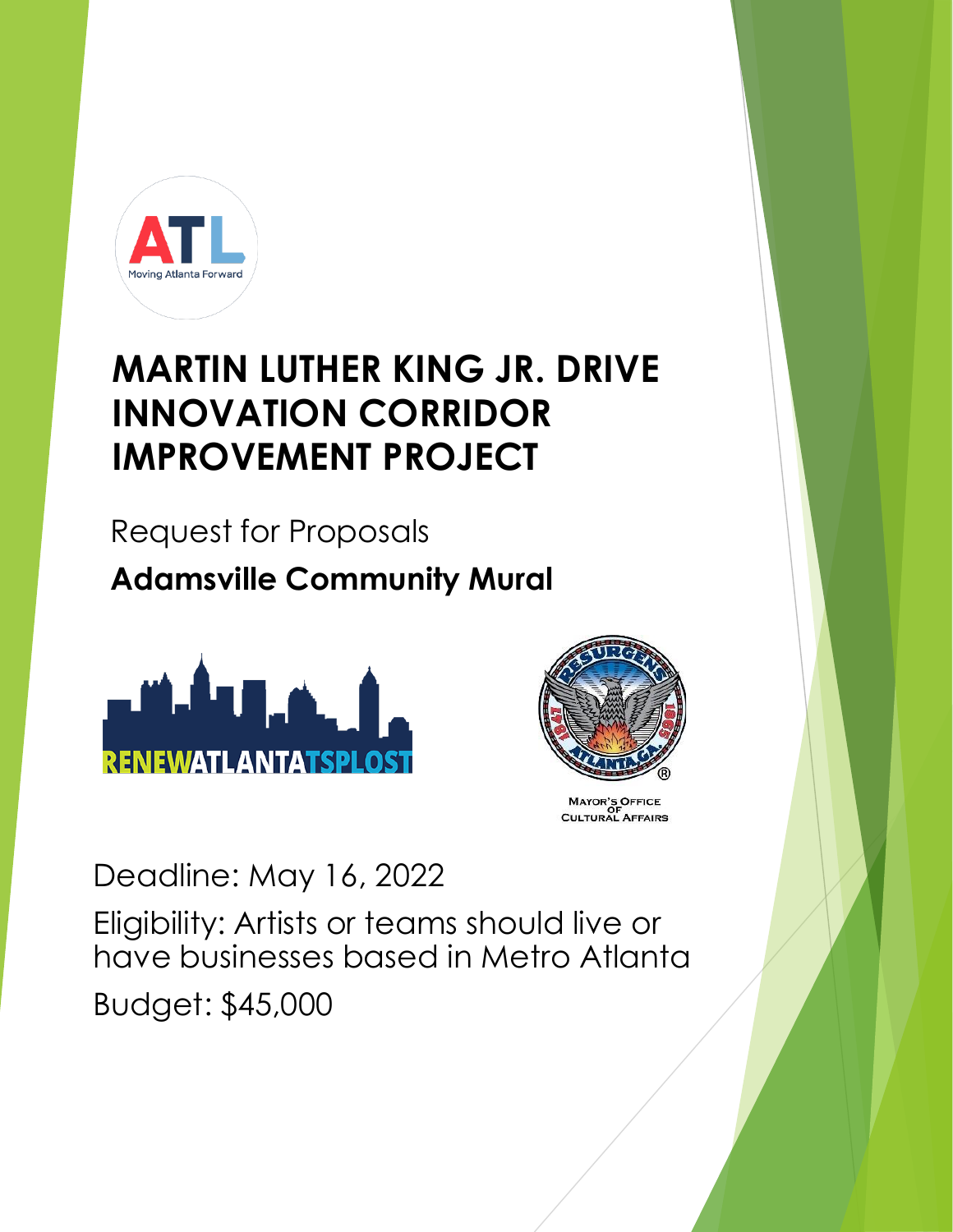# **OVERVIEW**

- The City of Atlanta Mayor's Office of Cultural Affairs invites artists and artist teams to submit proposals for a community mural in the Adamsville neighborhood that will be painted at 3455 MLK Jr. Drive Atlanta, Georgia. The concrete wall is 8' high by 180' long. Our mission for this mural is to engage the community through the creation of this artwork. This gateway community mural will provide a sense of place and pride that will have a positive effect on the Adamsville neighborhood.
- This mural should celebrate the individuals who have contributed to the legacy of civil rights in Atlanta and specifically Adamsville community leaders.
- The mural should reflect your artistic style while incorporating portraits of Adamsville local heroes
	- Longtime member of the Fulton County Commission **[Emma Darnell](https://www.ajc.com/news/local/fulton-commissioner-emma-darnell-dies-after-decades-service/udqNQN91zq6jPepqW5W3kM/)**
	- Civil Rights Leader and Councilmember **[CT Martin](https://www.ajc.com/news/atlanta-news/ct-martin-dean-of-atlanta-city-council-dies-at-84/2IDIQ6BO5NBWDMQQTCVUUT5LJ4/)**
	- Community Leader **[Cathy Richards](https://atlantaprogressivenews.com/2016/02/13/cathy-richards-atlantas-apab-chair-presente/)**
	- Community Leader **Juanita H Gardner**
	- Revered Dr. **[Gregory A Sutton](https://www.jacksonmemorialbaptistchurch.com/about-pastor-gregory-a-sutton)**
	- Late Senator **[Horace Tate](https://en.wikipedia.org/wiki/Horace_Tate)**
	- Community Leader **Patricia A Floyd**
	- Former Principal Peyton Forest Elementary **Anne English**
	- Spelman Dance Program Founder **[Dr. Mozel](https://www.danceusa.org/ejournal/2021/12/17/archiving-fellowships-blog-danceatl-part-1) Spriggs**
	- Musician **[Alfred Wyatt](https://atlinq.com/dr-alfred-wyatt-sr-honored-as-one-of-three-2020-samuel-h-johnson-education-award-recipients/)**
- This budget should be all inclusive, the mural design, supplies, and material costs must be integrated into the budget of the artist selected.
- The selected artist will engage the community to create the mural. Proposals should include a rough framework as to how you will engage the community during this process. An example would be a "community paint day" where the public is invited to come join you in painting the artwork. Muralist should have extensive experience working with communities and hosting such events.
- The Renew Atlanta initiative that is sponsoring this installation along with several others along the corridor will address vehicular and pedestrian safety concerns, provide additional pedestrian and bicycle access through the implementation of new multi-use trails, and introduce a new linear park along the corridor in addition to several public art installations.
- Years of community-driven planning, detailed analyses, stakeholder support, and political and financial commitment have come together and integrated social justice to transform the corridor in the heart of Atlanta into a world-class "boulevard."
- Mobility & Access: The Martin Luther King, Jr. Drive corridor carries some 28,000 motorists a day and MARTA, which provides local bus service on and parallels the corridor with four heavy rail stations, provides 438,000 trips per weekday. Users of the corridor will benefit from improved operations, more multi-modal options and connections, and reduced conflict between modes.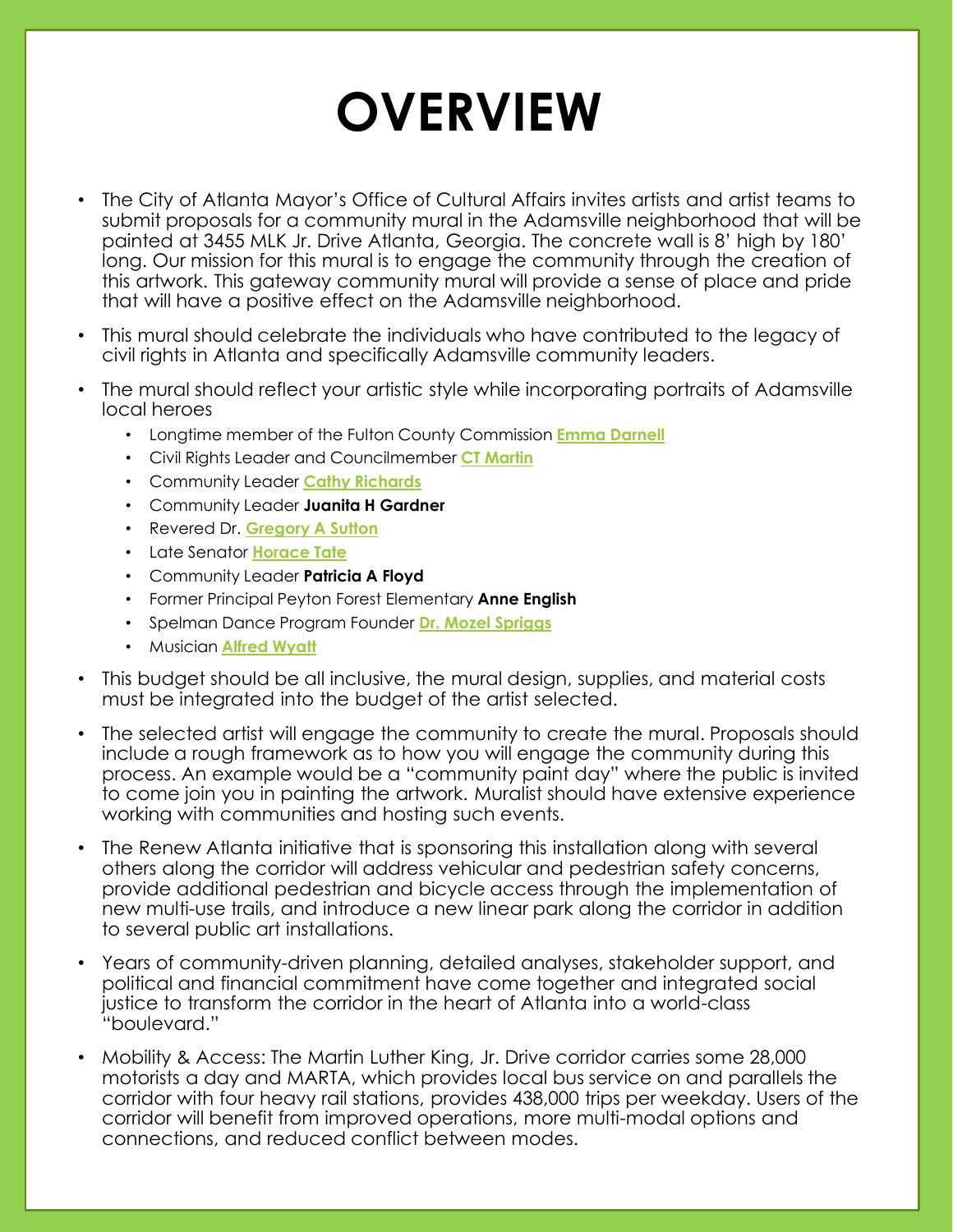# **MARTIN LUTHER KING JR. DRIVE**

- MLK, Jr. Drive is a heavily used east-west corridor linking points of interest such as [Downtown Atlanta](https://en.wikipedia.org/wiki/Downtown_Atlanta) (which includes the government center), [State Farm Arena](https://en.wikipedia.org/wiki/Philips_Arena), the new Mercedes Benz Stadium, Atlanta University Center, historic Westview Cemetery, and four MARTA rail stations. Suburban and historic urban neighborhoods line the corridor alongside notable parks such as [Mozley](https://www.google.com/maps/place/1565+M.L.K.+Jr+Dr+SW,+Atlanta,+GA+30314/@33.7528164,-84.4408031,17z/data=!3m1!4b1!4m5!3m4!1s0x88f51cacd12dc709:0x3bd27d05126e9687!8m2!3d33.7528164!4d-84.4386144?hl=en) Park and [Washington Park](https://www.google.com/maps/place/102+Ollie+St+NW,+Atlanta,+GA+30314/@33.75793,-84.4253137,17z/data=!3m1!4b1!4m5!3m4!1s0x88f50358d0105e9b:0xedd6b1ee0b469ea4!8m2!3d33.75793!4d-84.423125?hl=en) and other community facilities such as the historic Booker T. Washington High [School, Adamsville Recreation Center, Atlanta BeltLine, and the Li](http://www.atlanta.k12.ga.us/Domain/904)[onel](https://pathfoundation.org/trails/westside-and-lionel-hampton-trails/) Hampton Multi-use Trail. The corridor also parallels I-20, the region's major east-west freeway and crosses I-285, the region's perimeter freeway. The [eastern end of the corridor intersects with the Atlanta BeltLine](http://beltline.org/trails/southwest-connector-trail/) Southwest Trail that is currently under construction.
- There are three [MARTA](http://www.itsmarta.com/) Rail stations within one quarter of a mile of MLK, Jr. Drive and one located on the street. There are 14 MARTA bus routes and three core and secondary bicycle routes on the Drive. I-20 an eastwest expressway and I-285 an interstate highway loop encircling Atlanta both intersect MLK, Jr. Drive.

#### **CITY OF ATLANTA MAYOR'S OFFICE OF CULTURAL AFFAIRS**

- The [City of Atlanta's Mayor's Office of Cultural Affairs \(OCA\)](file:///C:/Users/haleycarlson/Downloads/ocaatlanta.com) was established in 1974 to encourage and support Atlanta's cultural resources. The initial mission was to solidify the role that arts and other cultural resources play in defining and enhancing the social fabric and quality of life of Atlanta citizens and visitors.
- Today the OCA understands that the arts play an essential role in defining the cultural vitality of the city and is working to enhance Atlanta's reputation as a cultural destination. The OCA aims to provide programs that contribute substantially to the city's economy and quality of life.

#### **CITY OF ATLANTA PUBLIC ART PROGRAM**

• The City of Atlanta's Public Art Program (PAP) focuses on the conservation and maintenance of Atlanta's Public Art Collection and produces ELEVATE, an annual free Public Art festival featuring local, national and international artists throughout the city. ELEVATE had been named one of the Top 50 Public Art Projects in the country by Americans for the Arts and has also been nominated for the Livable Cities Award. The PAP also manages the City of Atlanta Public Art Audio Tours which focus on educating the residents and guests about Atlanta's Public Art Collection located in the central downtown Atlanta area.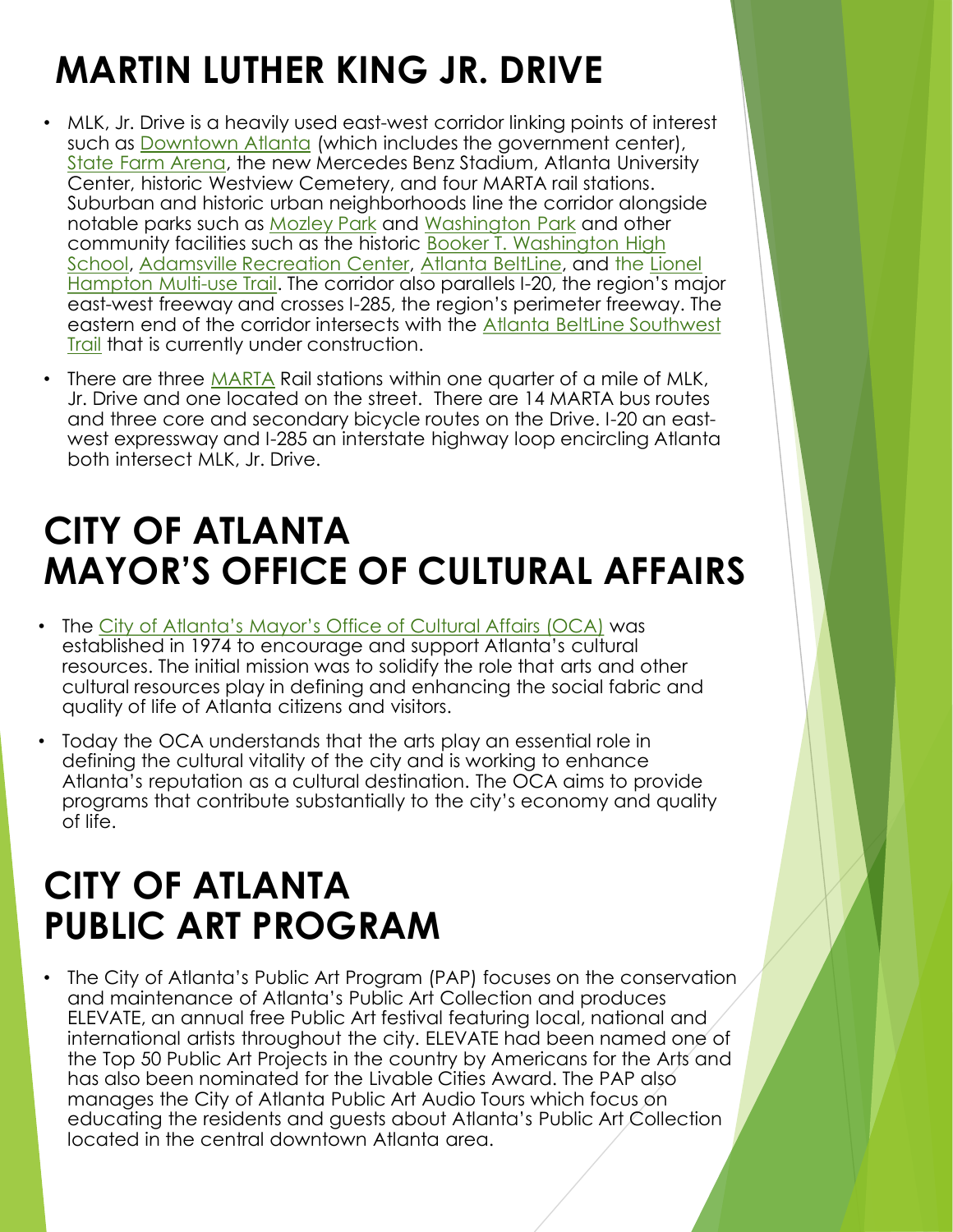# **THE SITE**

• The mural will be painted at 3455 MLK Jr. Drive along a cast concrete retaining wall next to the River of Life Christian Center. The wall is 8' in height by 180' in length.

### **ARTIST ELIGIBILITY**

- The City of Atlanta is seeking artists with portfolios that demonstrate professional experience creating and executing public outdoor murals.
- Artists or teams should live or have businesses based in Metro Atlanta.
- You must be a citizen of the United States.
- All applicants, regardless of race, sex, religion, nationality, origin or disability will be considered.

# **BUDGET**

- **The all-inclusive budget is \$45,000**
- If awarded the project the artist will be responsible for materials, tools, equipment, transportation, travel costs, insurance, and community engagement expenses.
- Artists are responsible for cleaning and prepping wall, priming, painting and clear coating the mural per OCA specifications.
- Artist should budget for at least 1 assistant (or more) for community engagement event(s).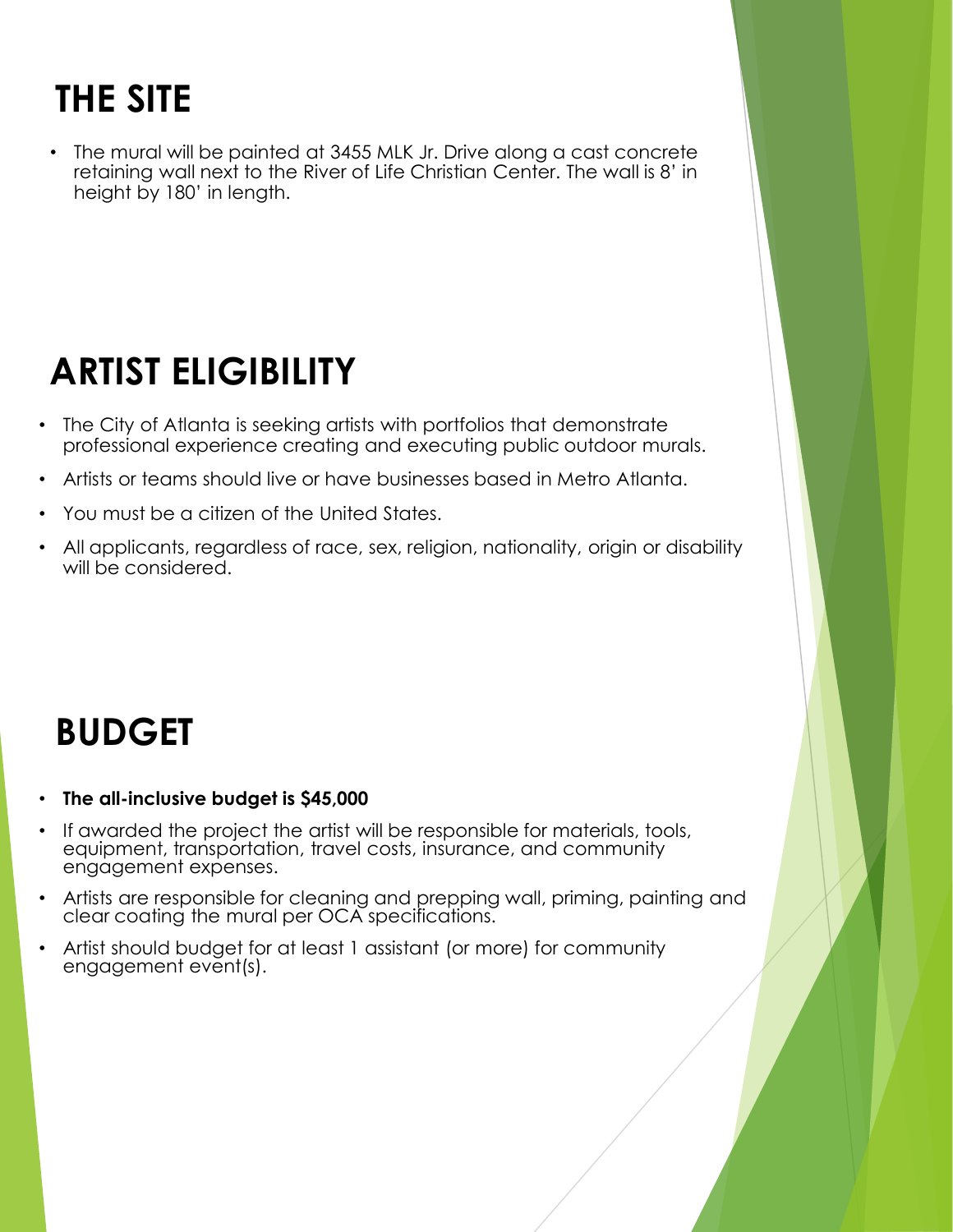# **SELECTION CRITERIA**

Artwork will be selected via an artist selection committee including professional artists, community stakeholders, and partnering agencies.

Artwork will be selected based on the following criteria:

- Artist merit and technical expertise
- Demonstrated successful, innovative and effective murals and public project with a similar scope
- Express interest in creating artwork with stakeholder's input
- Engage and work with the Adamsville community to complete mural

# **REQUIRED APPLICATION MATERIALS**

- **Concept drawing and narrative** regarding this specific artwork and the community engagement component
- **Statement of Interest** in a one-page pdf using no smaller than 10 pt. font, address the conceptual approach of the project; aspects of the site that are of interest; how you would engage the public; and, how the project will contribute to your existing body of work.
- **Résumé** that outlines professional accomplishments (maximum 2 pages per person).
- **References** for three (3) individuals with whom you have worked, collaborated, or who have commissioned your work in the past (name, affiliated organization, email address and phone number).
- **Images** (6 maximum) of previous artwork and/or commissions (not proposals) which demonstrate your qualifications for the project.
- **Annotated image list** which must include title, location, date completed/performed, media, dimensions, brief description of the project/conceptual information, and budget (if applicable).

We strongly recommend that you register as a City of Atlanta Vendor Prior to submitting a proposal. Please remember to register as a Spend Authorized Supplier for the City of Atlanta. Click [here](https://ehxr.fa.us2.oraclecloud.com/fscmUI/faces/PrcPosRegisterSupplier?prcBuId=300000001273072&busRel=hmrbeaAaKx48%2BQ6BevjJfM88%2ByMjPJ226Q%3D%3D) to register online anytime. It is the sole responsibility of each respondent to ensure all business information is correct and current in COA online portal.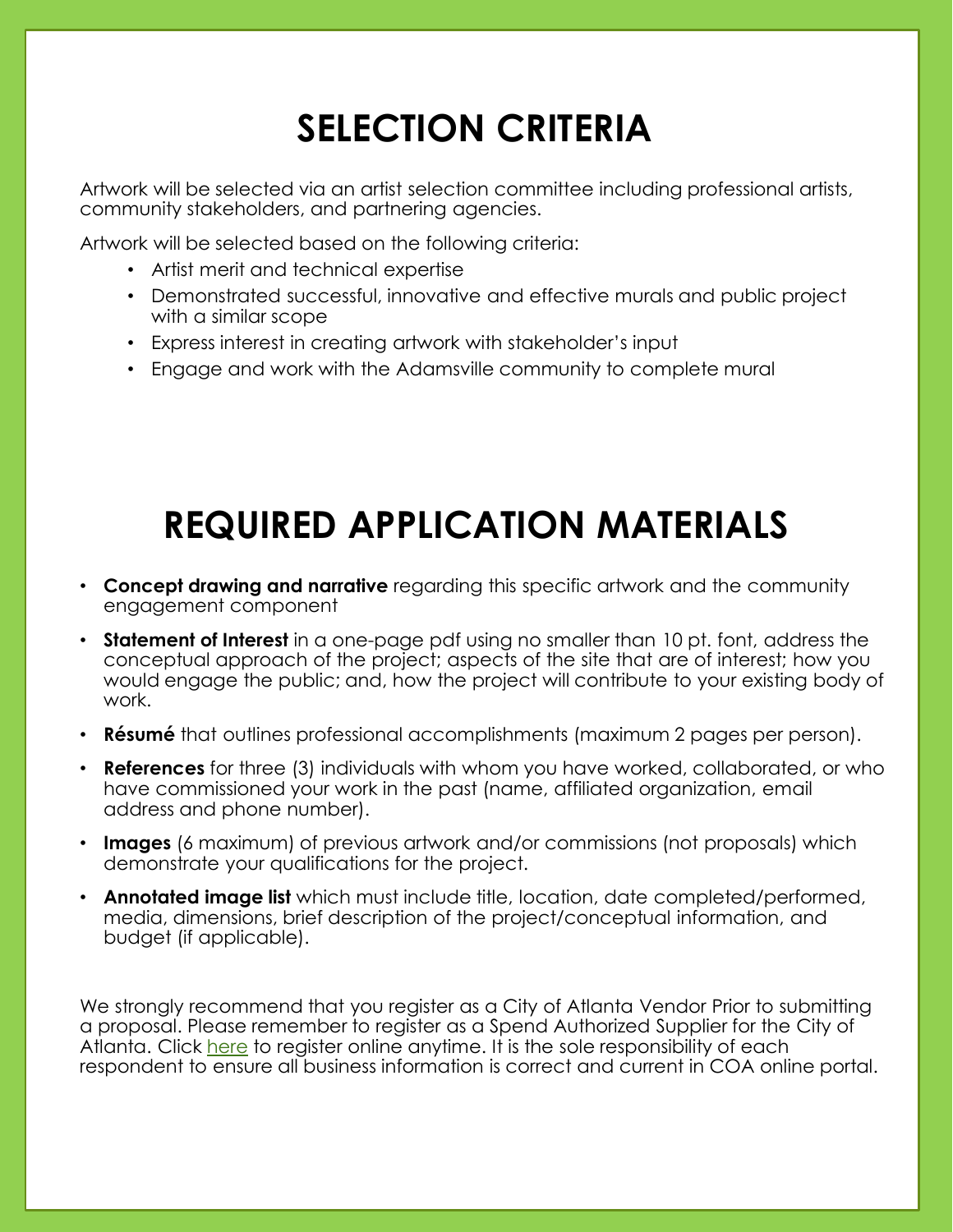# **TIMELINE**

For Questions, Please Contact:

• Emily Sorgenfrei, Public Art Project Coordinator: [esorgenfrei@atlantaga.gov](mailto:esorgenfrei@atlantaga.gov)

How to Apply:

- Please send your proposals in a single PDF to [esorgenfrei@atlantaga.gov.](mailto:esorgenfrei@atlantaga.gov) The subject line should read **ARTIST NAME: Adamsville Community Mural**.
- Proposals must be received no later than **May 16 at 5PM**. Proposals received after **May 16 at 5PM** shall not be considered. Proposals received after the scheduled deadline for filing will not be opened.

Schedule Dates:

- **April 18**: RFP issued
- **May 16 :** Proposals due
- **May 16 – 20 :** Evaluation of Proposals
- **May 23** : Artist or artist team selected and announced
- **July 31** : Artwork must be complete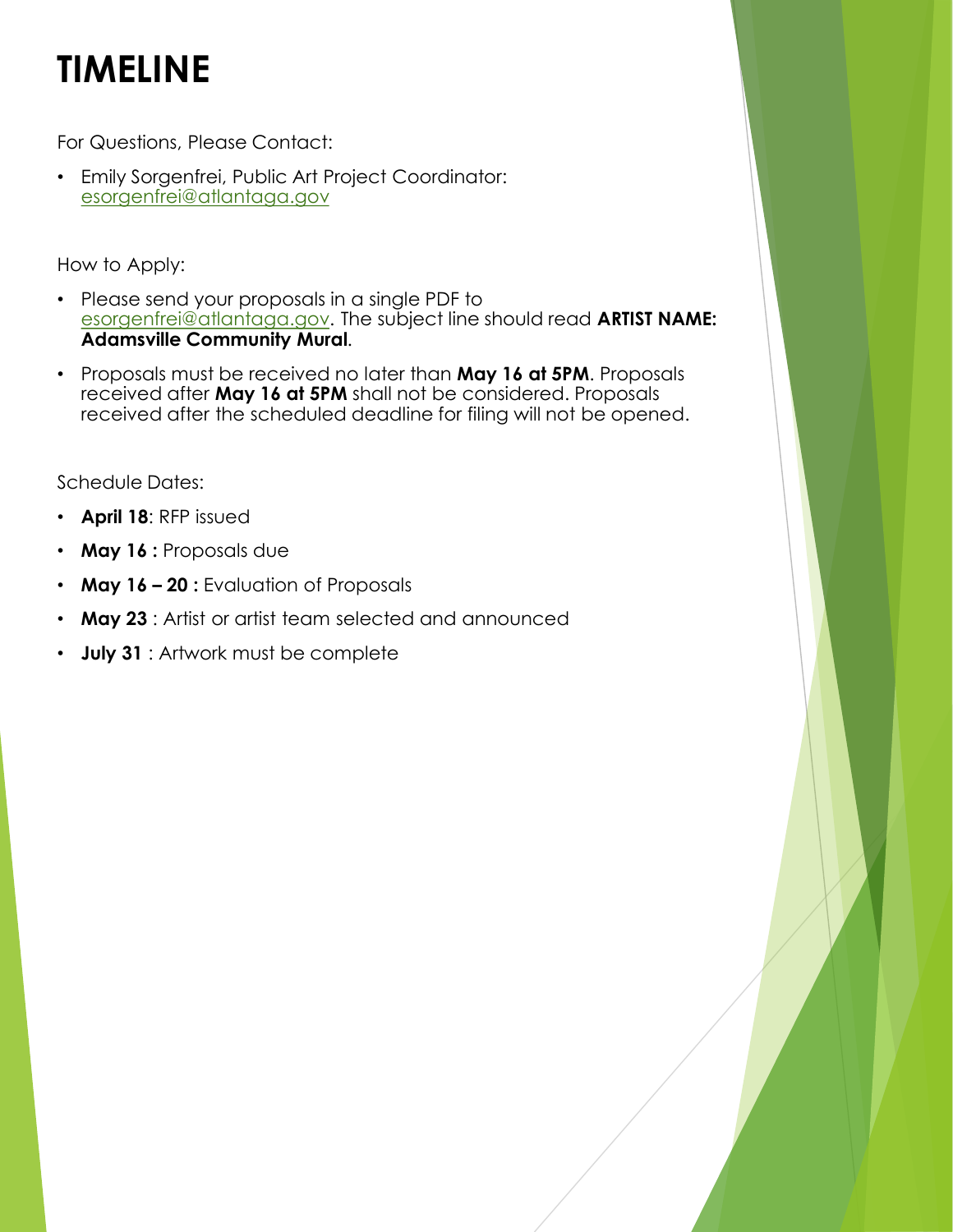#### **SITE FOR ADAMSVILLE COMMUNITY MURAL**



#### **Red line indicates mural wall location.**

**Not to scale. Identification purposes only.**

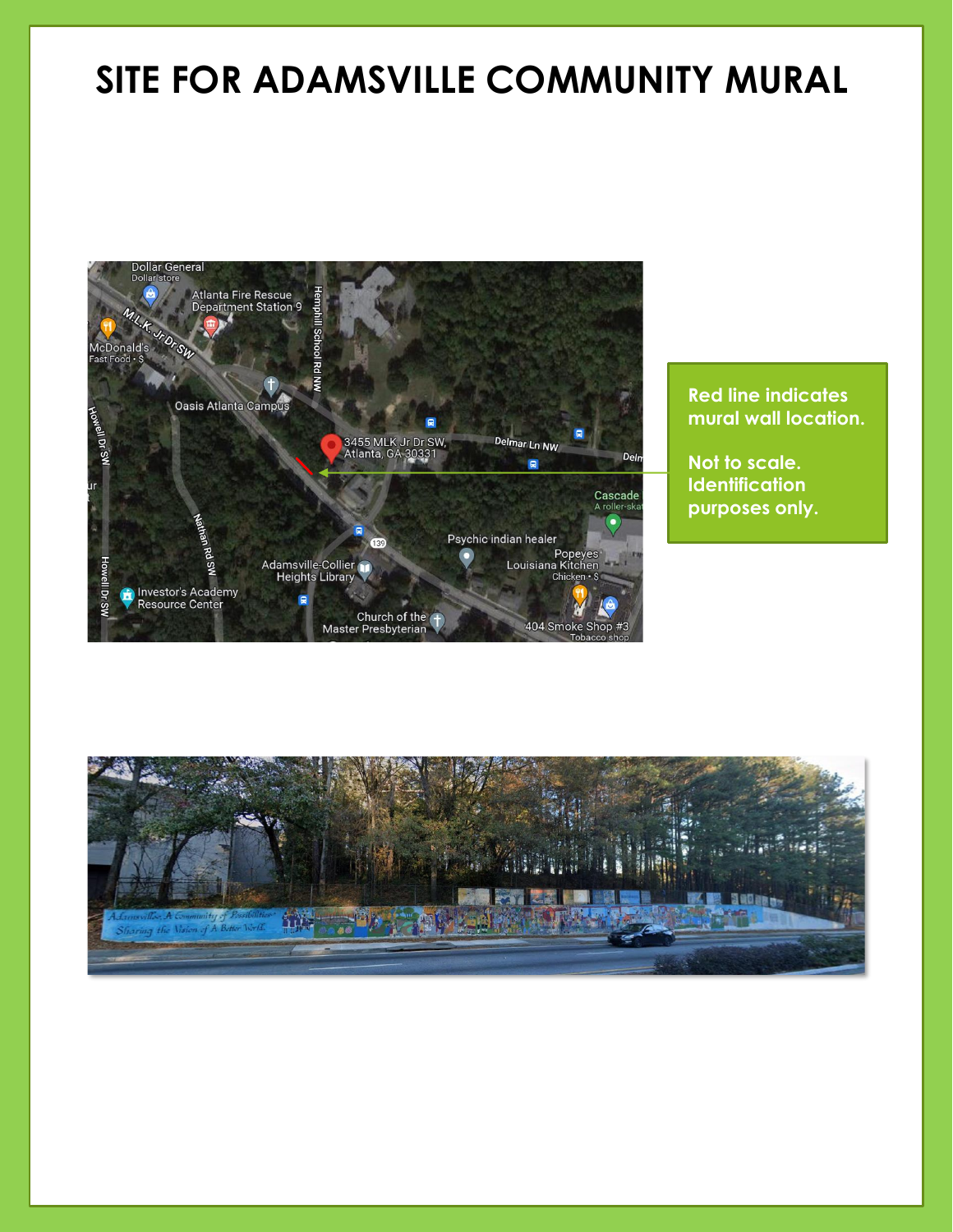#### **SITE FOR ADAMSVILLE COMMUNITY MURAL**